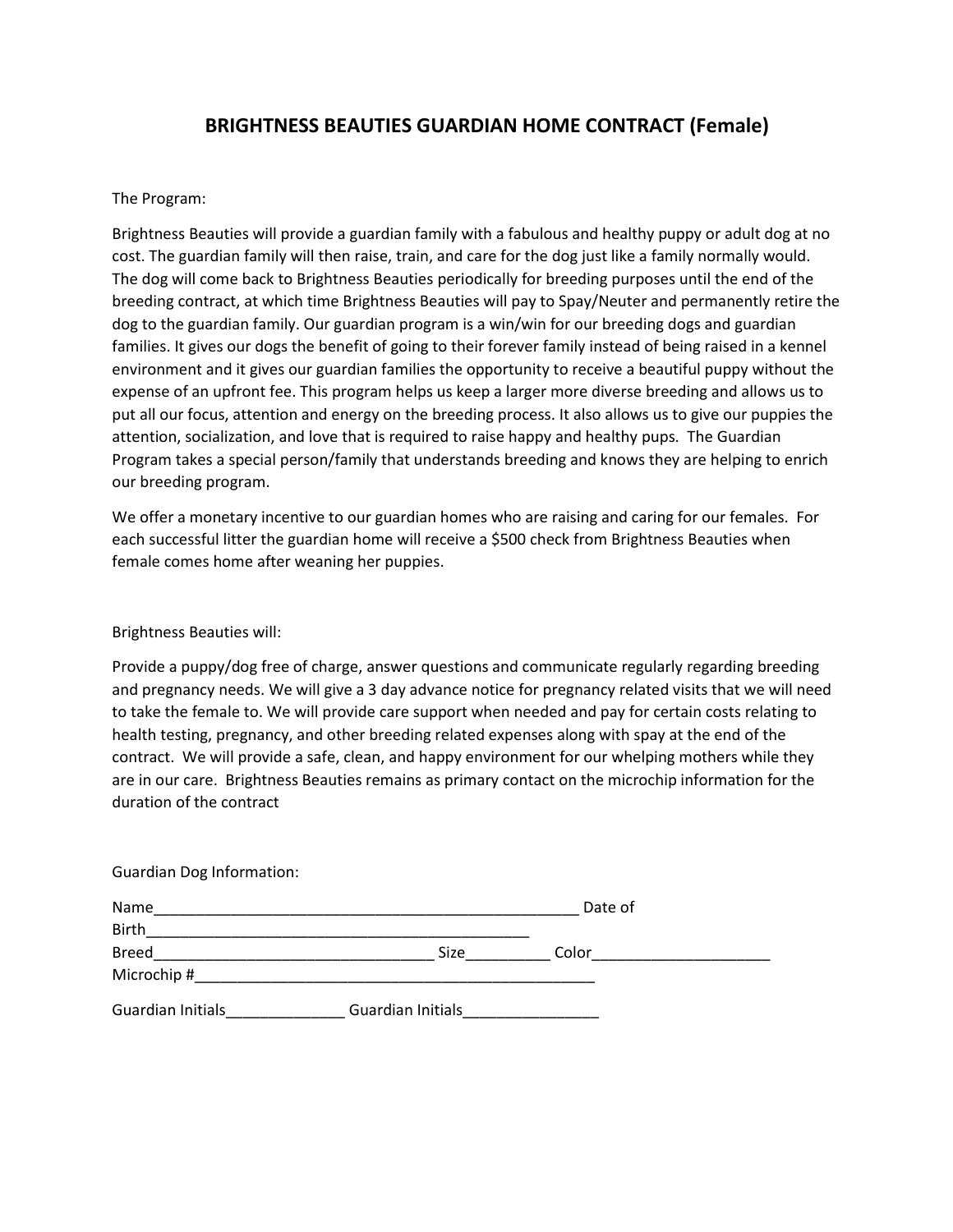Guardian Home/Family will:

- $\checkmark$  Provide a loving lifelong home to a wonderful breeding parent of Brightness Beauties but have no ownership rights of the dog or its offspring through the duration of the contract.
- $\checkmark$  A secure yard and home is required
- $\checkmark$  Pay for common expenses for upkeep and care, including but not limited to, vet visits and grooming as if the dog/puppy is yours.
- $\checkmark$  Have a veterinarian and provide this information to Brightness Beauties within 5 days of assuming custody of the puppy/dog.
- $\checkmark$  Have rabies vaccine administered by veterinarian and register puppy/dog with the local county and provide all vet, health, and related documentation and invoices via email to Brightness Beauties.
- $\checkmark$  All Puppies MUST be kept out of public until at least 7 days after their final puppy shot.
- ✓ Stay up to date and follow all instructions for all vet care, vaccines, parasite prevention and treatment, including flea, tick, and heart worm.
- $\checkmark$  The puppy/dog is required to have routine care, including but not limited to health, dental, grooming, diet, and treats (no excessive feeding, treats, or table scraps that may affect the dogs health)
- $\checkmark$  Provide transportation when needed back to Brightness Beauties for breeding, vet appointments, and health testing.
- $\checkmark$  Notify Brightness Beauties immediately if: Any health issues come up, the dog goes into heat, you can no longer keep the dog, you move, you have an emergency with the dog, or the dog goes missing. We will come help search if we can! We want to make sure we are informed if anything changes or happens with your guardian dog.
- $\checkmark$  Send at least 1 clear picture of the puppy/dog by the 6th of each month. (taken within the last 2 weeks)
- $\checkmark$  Notify Brightness Beauties when you are out of town and provide contact information of caregivers.
- $\checkmark$  Have a secure yard and keep the puppy/dog safe and free from danger.
- $\checkmark$  If puppy/dog dies while in your care you must be able to have an autopsy done to show what the cause of death was.
- $\checkmark$  You must communicate regularly with Brightness Beauties via email at [brightnessbeauties@gmail.com](mailto:brightnessbeauties@gmail.com)

Guardian Initials\_\_\_\_\_\_\_\_\_\_\_\_\_\_\_\_\_\_\_\_\_\_\_\_\_\_\_Guardian Initials\_\_\_\_\_\_\_\_\_\_\_\_\_\_\_\_\_\_\_\_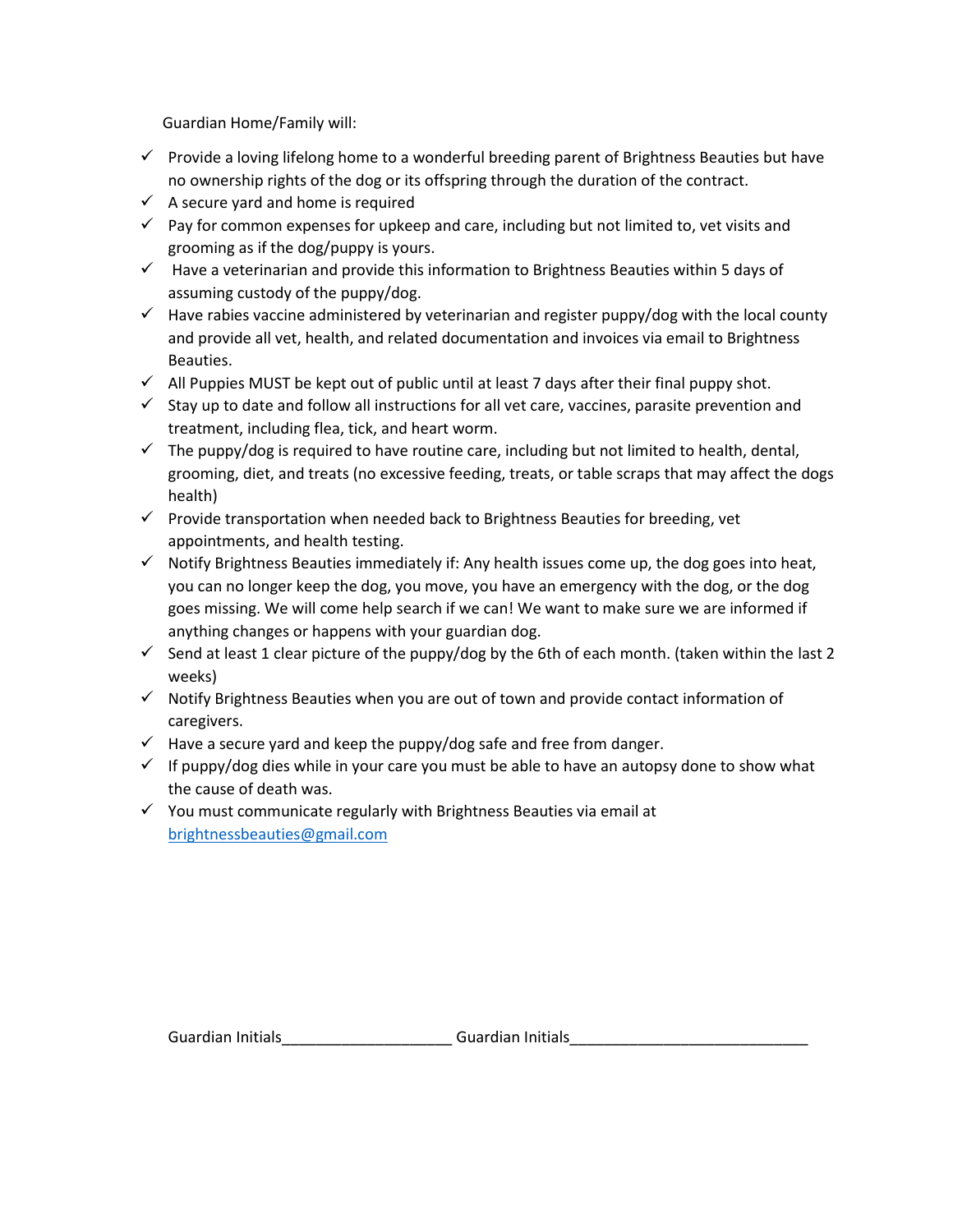### IMPORTANT INFORMATION ABOUT FEMALE DOGS:

Do Not take chances on accidental pregnancy!! If the dog is in heat while not in the care of Brightness Beauties keep her away from all male dogs for a minimum of 30 days from initial onset of heat cycle. When in doubt ask us! Brightness Beauties charges \$1500 for every puppy produced if our female gets pregnant by an unwanted male. Once female has completed 4 successful litters (2 puppies or more constitutes a litter) she will retire from our breeding program and be spayed. For Purebred dogs AKC paperwork will be signed over to guardian home at retirement.

AMOUNT OF TIME FEMALES SPEND WITH BREEDER

1-4 days for health testing and vet appointments (usually 1-3 times a year) 7-14 days during heat cycles, and up to 9 weeks for birth and care of litter. 1 day for ultrasound to confirm pregnancy 30-35 days post breeding.

Brightness Beauties does not allow guardian families to visit during these times except under special scheduled circumstances. All guardian moms have their own birthing suite within our home with space exclusively for mom and a whelping bed for puppies that mom can enter and exit as she desires. Females typically come into heat every 6-8 months. Each female will likely breed on their  $2^{nd}$ ,  $3^{rd}$ ,  $5^{th}$ , and  $6^{th}$  heat cycles: the timing is at the discretion of Brightness Beauties.

Guardian Initials\_\_\_\_\_\_\_\_\_\_\_\_\_\_\_\_\_\_\_\_\_\_\_\_\_\_Guardian Initials\_\_\_\_\_\_\_\_\_\_\_\_\_\_\_\_\_\_\_\_